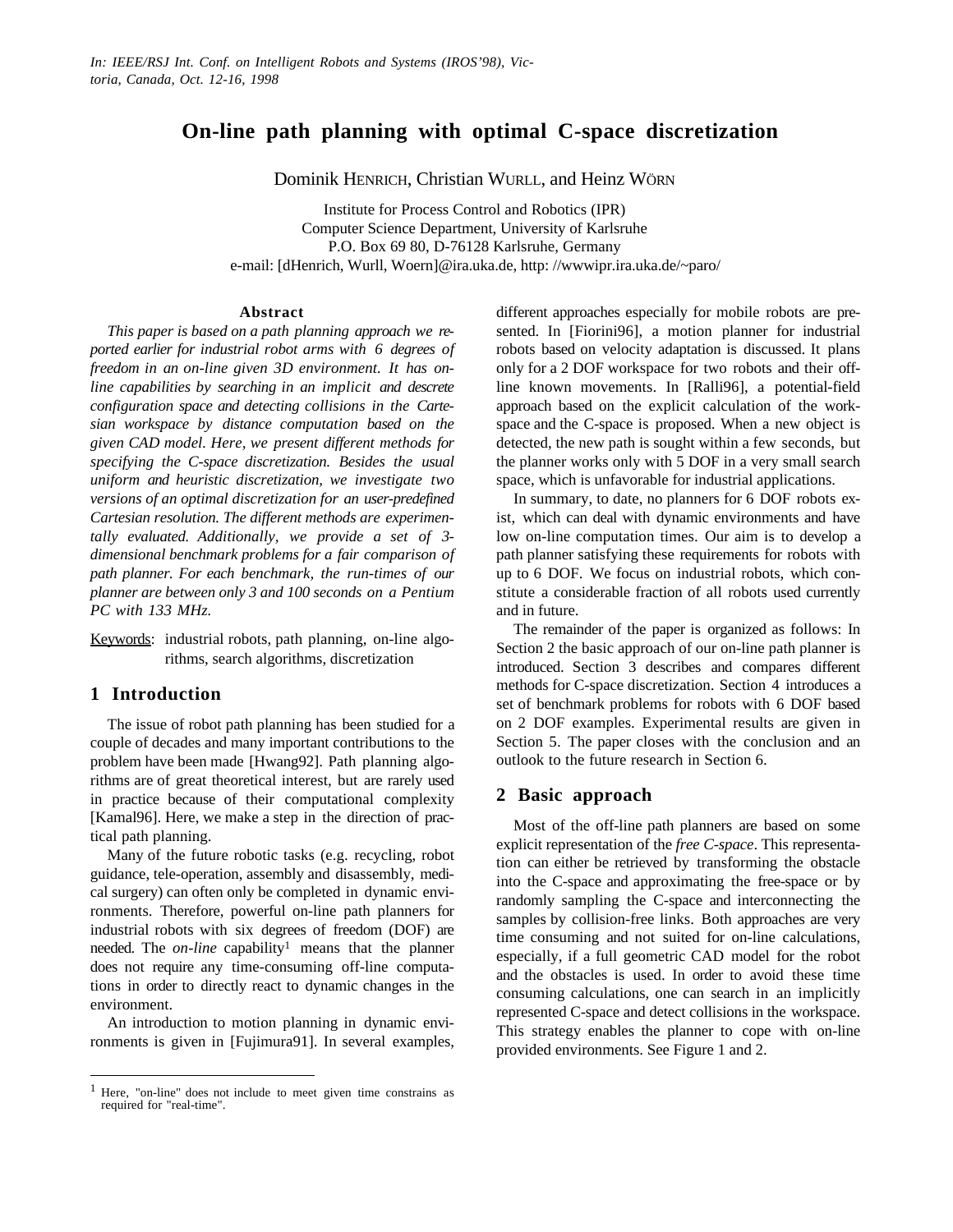

*Figure 1: A 2D illustration of the path search in the implicit C-space from the start*  $q_s$  *to the goal*  $q_g$  *using a transformation* δ*(d) of the obstacle distance d for collision detection.*

For searching in the implicit C-space, any best-first search mechanism can be applied. We choose a variation of the well known A\*-search algorithm [Hart68]. Robot configurations (nodes) still to be processed are stored in OPEN, while already processed nodes are stored in CLOSED. Contrasting to the original A\*, here, no reopening of nodes in CLOSED is performed. As evaluation function  $f(n) = (1-w) g(n) + wh(n)$  is used, where  $g(n)$  is the number of nodes of the path from the start node to node *n*, and  $h(n)$  is the Airplane distance in C-space between node *n* to the goal node. Increasing the weight *w* <sup>∈</sup> [0, 1] beyond 0.5 generally decreases the number of investigated nodes while increasing the cost of the solutions generated. To improve the on-line capabilities of the path planner, our search is strongly directed to the goal by setting  $w = 0.99$  [Sandmann97].

Collisions are detected by a fast, hierarchical distance computation in the 3D workspace, based on the polyhedral model of the environment and the robot provided by common CAD systems [Henrich92, Henrich97e]. With the help of the "MaxMove Tables", introduced in [Katz96], the Cartesian distances are then transformed into joint angles in order to determine whether the current configuration collides or not.

## **3 C-space discretization**

As mentioned previously, the path planning takes place in a discretized configuration space of the robot manipulator. The resolution settlement of discretization is also an important issue. There is a trade-off in the granularity of discretization or resolution: too fine will increase the search space and too coarse may result in failing to find a path even if there exists one.



*Figure 2: Collision detection in the explicit workspace by computing the minimum distance d between robot and obstacles*

Formally, for the  $i$ -th coordinate  $q_i$  of the C-space, let  $N_i$  be the number of intervals along  $q_i$ . Then we can determine  $N_i$  by<sup>2</sup>

$$
N_i = \left\lfloor \frac{q_i^{\max} - q_i^{\min}}{\Delta q_i} \right\rfloor,
$$

where  $q_i^{max}$  and  $q_i^{min}$  are the limits of joint motions and  $\Delta q_i$ is the resolution of joint *i.* The question is now how to determine the ∆*qi* 's.

## **3.1 Discretization methods**

We now investigat different methods to determine the discretization resolution  $\Delta q = (\Delta q_1, \ldots, \Delta q_p)$  of a *D*dimensional C-space. In the most simple method, the user specifies a *uniform discretization* for all joints of the robot manipulator, thus,  $\Delta q_i = c$  for some constant *c*. With a reasonable joint resolution of one degree, the uniform discretization result in huge C-spaces. For example, a discretization of the Puma260's joints with  $\Delta q = (1^{\circ}, 1^{\circ}, 1^{\circ})$  $1^\circ$ ,  $1^\circ$ ,  $1^\circ$ ,  $1^\circ$ ) results in a C-space with  $2.13*10^{15}$  states.

To avoid the huge search space of uniform discretization, usually a *heuristic discretization* is applied. Here, reasonable ∆*qi* are estimated by the user to balance the resulting Cartesian movement  $\Delta x_i$  when the different joints *i* are moved for ∆*qi* . The underlying problem is illustrated in Figure 3a. For the Puma260, one may choose  $\Delta q = (1^{\circ}, 2^{\circ}, 3^{\circ}, 4^{\circ}, 5^{\circ}, 6^{\circ})$ . In this way, generally, the nearer a joint is to the base the finer the discretization resolution is for the corresponding joint angle.

Instead of having a uniform or a heuristic resolution along each configuration coordinate, an *optimal discretization* can be calculated. Therefore, the resolution along each coordinate is set according to the maximum movement of the robot endeffect at each step the robot moves along this coordinate. The result of this discretization is illustrated in Figure 3b. Analytically, this can be achieved by setting

 $\overline{a}$ 

<sup>&</sup>lt;sup>2</sup> Here,  $\lfloor x \rfloor$  denotes the next smaller integer of *x*.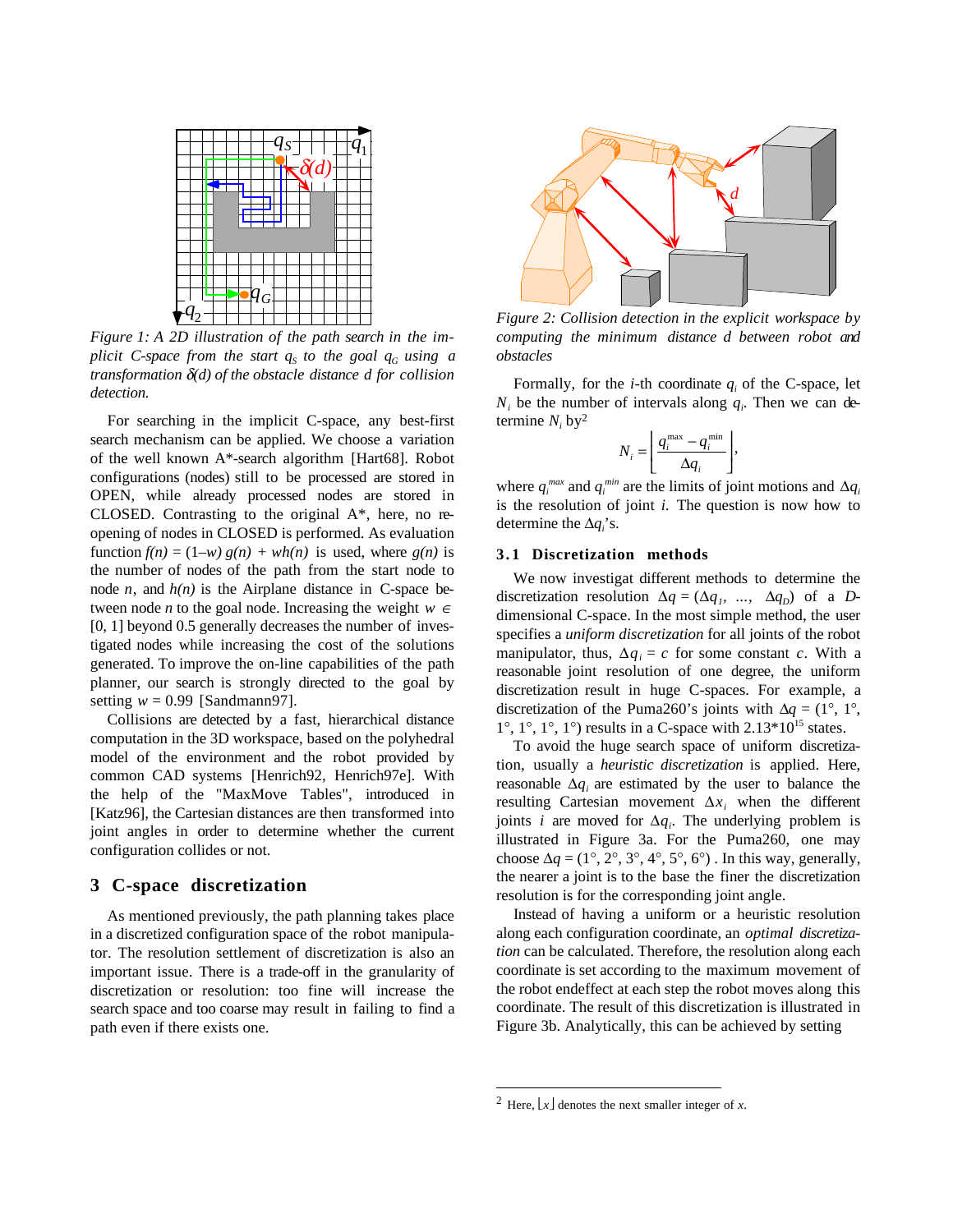

*Figure 3: (a) The uniform discretization (* $\Delta q_i = \Delta q_j$ *) results in different Cartesian movements* ∆*xi* <sup>≠</sup> <sup>∆</sup>*xj when different joints i, j are moved. (b) The optimal discretization results in equal maximum Cartesian movement*  $\Delta x_i = \Delta x_j$  when different joints *i*, *j* with distance  $l_i$ ,  $l_j$  to the endeffect are *moved. [Beeh97]*

$$
\Delta q_i = 2 \arcsin\left(\frac{MaxMove}{2l_i}\right),\,
$$

where  $l_i$  is the distance between the center of joint  $i$  to the farthest point the endeffect can reach, and *MaxMove* is a pre-set distance the robot may move at one step along the coordinate [Qin96b].3 Altogether, the optimal discretization results in Cartesian movements  $\Delta x_i$  of joint *i* which meets the condition  $\Delta x_{max}$  ≤ *MaxMove*, where  $\Delta x_{max}$  =  $max{\{\Delta x_i, \forall i\}}$ . For *MaxMove* = 10 mm of a Puma260, the optimal discretization equals to  $\Delta q = (0.96^{\circ}, 0.98^{\circ},$ 1.40°, 2.83°, 2.84°, 10.33°). The size of the corresponding C-space is  $1.88*10^{13}$  states. This is two magnitudes less than for the uniform discretization ( $\Delta q_i = 0.96^{4\circ}$ ) applying the same maximum movement.

Additionally to the optimal discretization with the strict condition  $\Delta x_{max} \leq MaxMove$ , this condition can be released to  $\Delta x_{mean}$  (*MeanMove*, where  $\Delta x_{mean}$  = mean{ $\Delta x_i$ , ∀*i*}.5 This is interesting in applications where it is not necessary to meet a given upper bound for the Cartesian movement of the robot. Instead, it may be sufficient that the robot's Cartesian movement equals to the pre-defined value *MeanMove* in average.

The *ideal discretization* would result in  $\Delta x_i$  = *MaxMove*, for all *i*. Unfortunately, the  $\Delta x_i$  depend on the current configuration. Thus, a variable resolution along

 $\overline{a}$ 



*Figure 4: The ratio of maximum to minimum Cartesian movement*  $(\Delta x_{max}/\Delta x_{min})$  *of a robot in the worst case configuration when different joints i are moved for* ∆*qi . The different discretization methods are indicated by* A *through* E.

each coordinate is necessary. This cannot be achieved for an implicit representation of the C-space as needed here for on-line path planning. In the case where an explicit representation of the C-space is applicable, a configuration dependent resolution of C-space can be calculated. For example, a neural network representation of the C-space can be adapted in a training phase to achieve a good Cspace discretization [Ralli96].

#### **3.2 Experimental comparisons**

To give a better insight to the effects of the different discretization methods, experimental comparisons are presented in this subsection.

The most important property of C-space discretization for path planning is a small number of configuration states while meeting a given (Cartesian) accuracy of robot's motion. This can be achieved by balancing the resolution of the joint discretization such that the resulting Cartesian movements  $\Delta x_i$  are similar for the different joints *i*. As indicator for this balance, we use the ratio  $\Delta x_{max}/\Delta x_{min}$ , where  $\Delta x_{min} = \min{\{\Delta x_i, \forall i\} \text{ and } \Delta x_{max} \text{ is}}$ defined as above. The ratios for the different discretization methods are shown in Figure 4. The ratios differ about a factor of ten between uniform and optimal discretization.

The resulting number of states in the discrete C-space for different resolutions are given in Figure 5. There is only a small difference between the MaxMove and Mean-Move discretization. Huge differences in C-space size occure between the optimal and the other discretization methods. One can clearly improve the resolution when changing from uniform to heuristic to optimal discretisation without changing the C-space size.

<sup>3</sup> This kind of geometric reasoning was used by [Lozano87] to build up the approximation of the configuration space by calculating the maximum movement of links. Similarly, [Beer92] used this idea to provide analytical formulae for a specific robot model to reason on the occupancy of C-obstacles.

<sup>4</sup>

<sup>&</sup>lt;sup>5</sup> Please note, that the  $\Delta x_i$  depent on the current configuration of the robot. We have omitted this in the formalism for a better clarity. Anyhow, in the most formulae, the worst case is assumed, which restricts the robot to some straight configuration.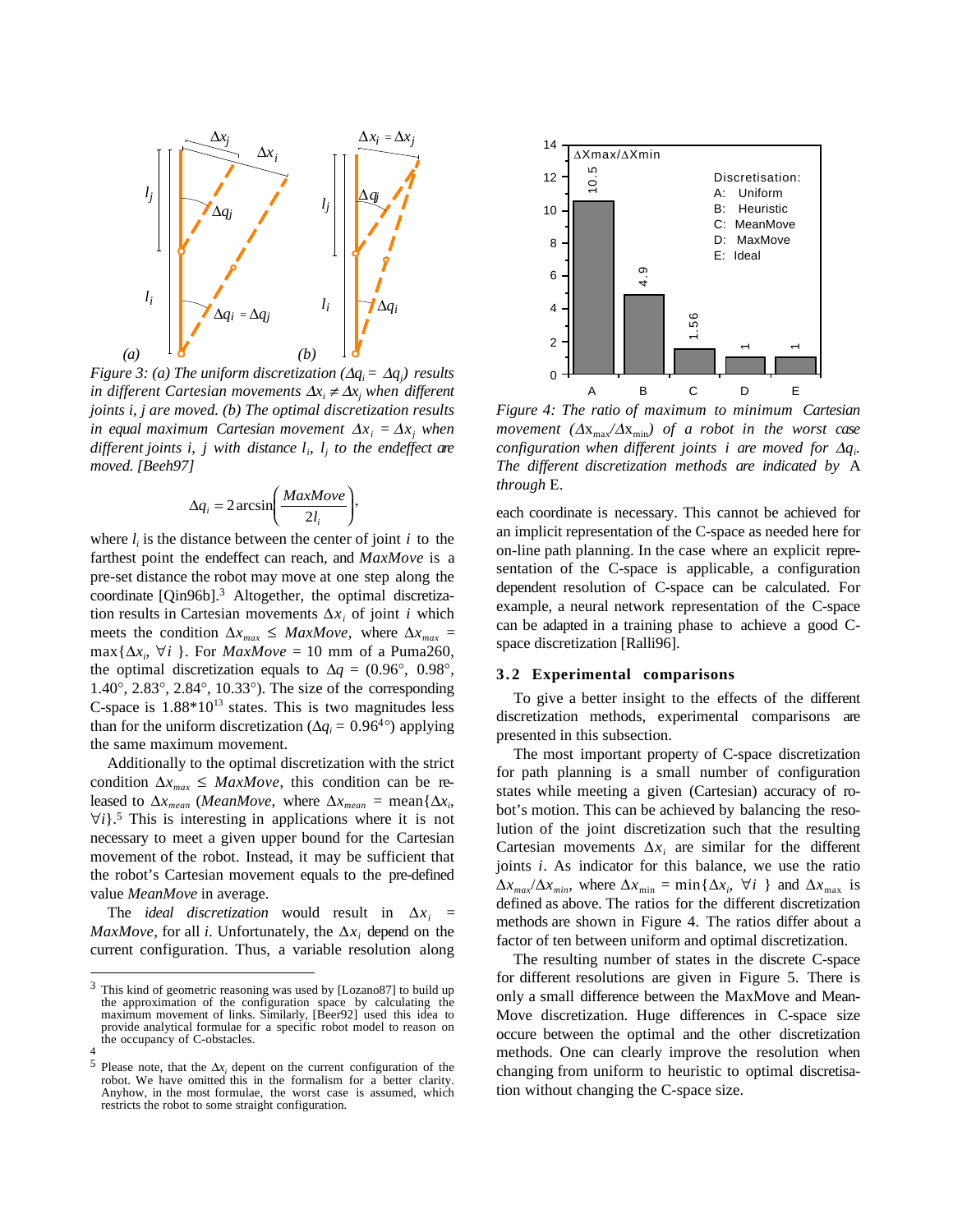

*Figure 5: Size |C| of the discretized C-space for different discretization methods and different maximum Cartesian movements*  $\Delta x_{max}$  *per motion step* 

The above discussed movement ratios and C-space sizes assume the worst case. For industrial robots, the worst case holds true when the endeffect has the greatest distance to the currently regarded joint, thus, the manipulator is in some straight configuration. For most applications of path planning, the robot is far from being in this worst case configuration all the time. There are many other type of configurations adopted in the average case. Thus, it is interesting how well the discretization methods work in the average case.

For both optimal discretization approaches (*MaxMove* and *MeanMove*), a histogram of the configuration dependent ratios is given in Figure 6 and Figure 7. Therefore, all configurations of a Puma260 which result in different Cartesian movements per joint are regarded. For these configurations, each joint *i* is moved by  $\Delta q_i$  and the resulting Cartesian movement  $\Delta x_i$  calculated. The  $\Delta x_i$  can be determined by the maximum distance between two corresponding points of the robot in the two configurations.<sup>6</sup> Then the ratio  $\Delta x_{max}/\Delta x_{min}$  is clustered into intervals of size 0.1 for rendering.

We can observe that by using the optimal discretization with condition  $\Delta x_{mean} \approx MeanMove$ , many more ratios are nearby one. Thus more of the robot movement are similar to the pre-defined *MeanMove*. Of cause, there will be movements greater than *MeanMove* and neither a maximum number of such moves nor an upper bound for this moves is guaranteed. The ideal discretization achieves per definition the best ratio of one for all configurations.

 $\overline{a}$ 



*Figure 6: Histogram H of ratios of maximum to minimum Cartesian robot's movement (*∆x<sub>max</sub>/∆x<sub>min</sub>) per joint *step for optimal discretization* ∆*xmax* <sup>≤</sup> *MaxMove*



*Figure 7: Histogram H of ratios of maximum to minimum Cartesian robot's movement (* $\Delta x_{max}/\Delta x_{min}$ *) per joint step for optimal discretization with*  $\Delta x_{mean} \approx MeanMove$ 

## **4 Benchmark problems**

As a basis for an objective evaluation of the path planner, a set of test environments with corresponding problem specification (*benchmark problem*) is used. Here, the problem emerges that the planner may use different robots. Since the robots differ in their construction (e.g. geometry and kinematic), one cannot compare a problem specification for a robot *A* in a test environment with the same problem specification for a robot *B* in the same test environment. Therefore, the test environments are not specified in the workspace but schematically in a 2D configuration space with increasing level of difficulty.

The levels of difficulty SIMPLE, STAR, and BOTTLENECK were presented in [Hwang96]. A new level of difficulty DETOUR is introduced including a

<sup>6</sup> Actually, we approximate this calculation by a pre-computed "MaxMove Table<sup>"</sup> to look up the ∆*x<sub>i</sub>*'s only for the first three joints [Katz96].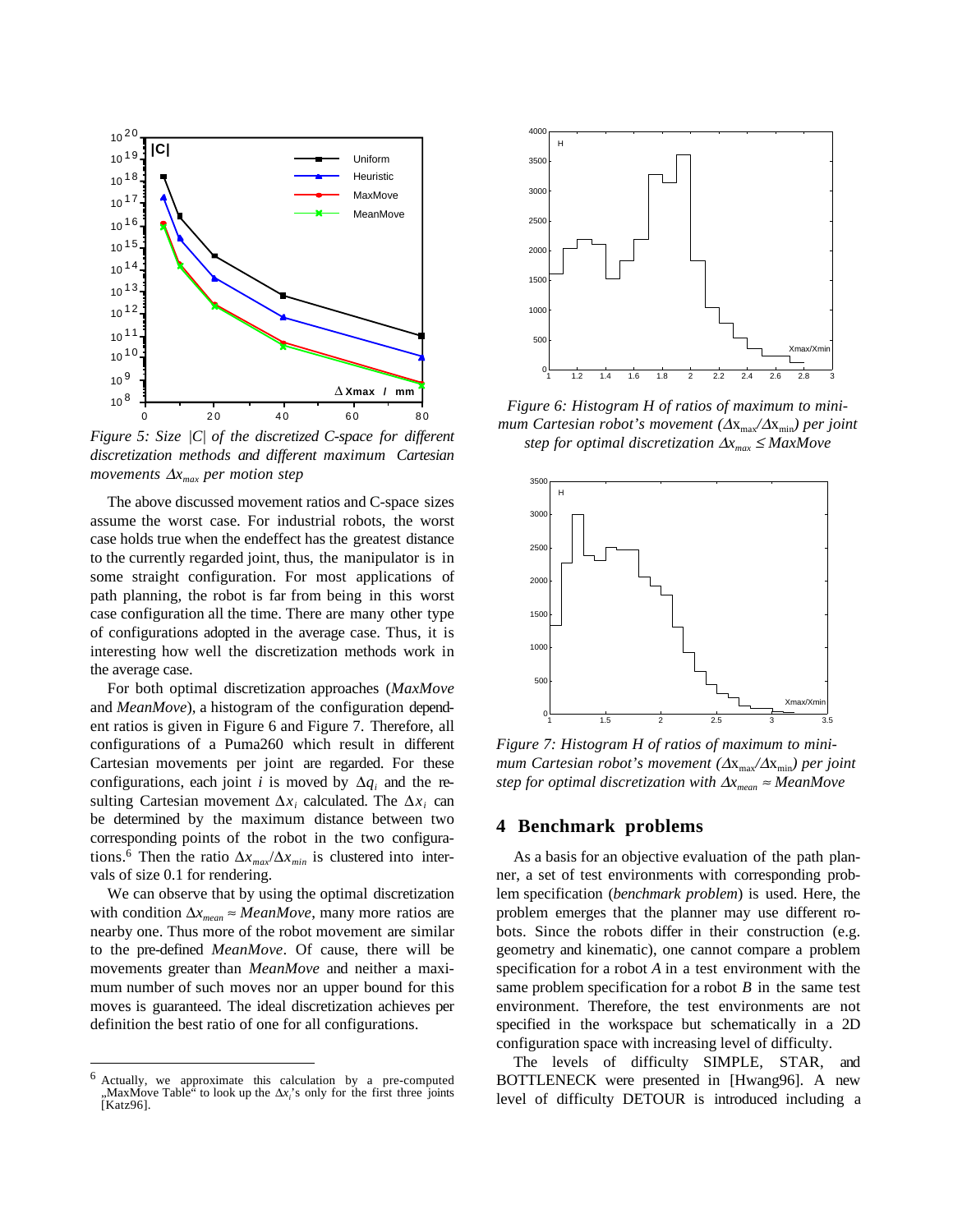

*Figure 8: The 3-dimensional test environments for a Puma260 with 6 DOF. Top row: SIMPLE and STAR, bottom row: BOTTLENECK and DETOUR*

shorter path nearby obstacles and a longer path staying away from obstacles. This enables us to investigate the path planner's ability to find a reasonable trade-off between fast<sup>7</sup> and short paths.

Based on these schemes, corresponding test environments together with their problem specification have to be prepared for each type of robot. In Figure 8, examples for a Puma260 in the robot simulation tool ROBCAD are shown.8 More details about the generation of test environments based on the presented levels of difficulty can be found in [Katz96].

## **5 Run-time results**

We have implemented the path planner on a PC workstation with a 133 MHz Intel Pentium processor and 64 Mbytes of main memory. To compare the run-times, we have run every benchmark problem 12 times, deleted the lowest and highest planning times, and computed the average of the remaining 10 values. A optimal discretization with  $MaxMove = 20$  mm is used, which leads to the discretization  $\Delta q = [1.91^\circ, 1.96^\circ, 2.79^\circ, 5.66^\circ, 5.66^\circ]$ 20.66°] for a Puma260. According to the upper and lower joint limits of the Puma260, the C-space consists of  $2.99*10^{11}$  states.

 $\overline{a}$ 

The planning times for the benchmark problems are presented in Figure 9. Three of four planning times were below 30 secs. Only the benchmark problem DETOUR needs little more planning time [Sandmann97].

## **6 Conclusion and future work**

In this paper, we have introduced a new approach to path planning for industrial robot arms with 6 DOF. The algorithm works in an implicit and discretized C-space and the collision detection is done in the Cartesian workspace by distance computation. This avoids the time- and memory consuming obstacle transformation and C-space calculation. The method is based on the A\*-search algorithm and needs no essential off-line computation. This approach enables the path planner to work reasonably fast in dynamic environments.

By using the optimal discretization method, the Cspace resolution can be determined automatically based on one pre-defined Cartesian value. This leads to smaller search spaces with a unchanged solution accuracy. Additionally, the optimal discretization leads to a better exploitation of the available free-space, when distance computations are used for collision detection.

The method of optimal discretization can be improved by using a more accurate estimation of the Cartesian movement. The linear approximation is sufficient for small movements as they occur in our application. For larger movements per step, an error correction according to [Baginski97] may be appropriate.

<sup>&</sup>quot;Fast" in the sense of robot execution time

<sup>8</sup> These benchmark problems can be downloaded from the Web page at http://wwwipr.ira.uka.de/~paro/gkatz/benchmark.html